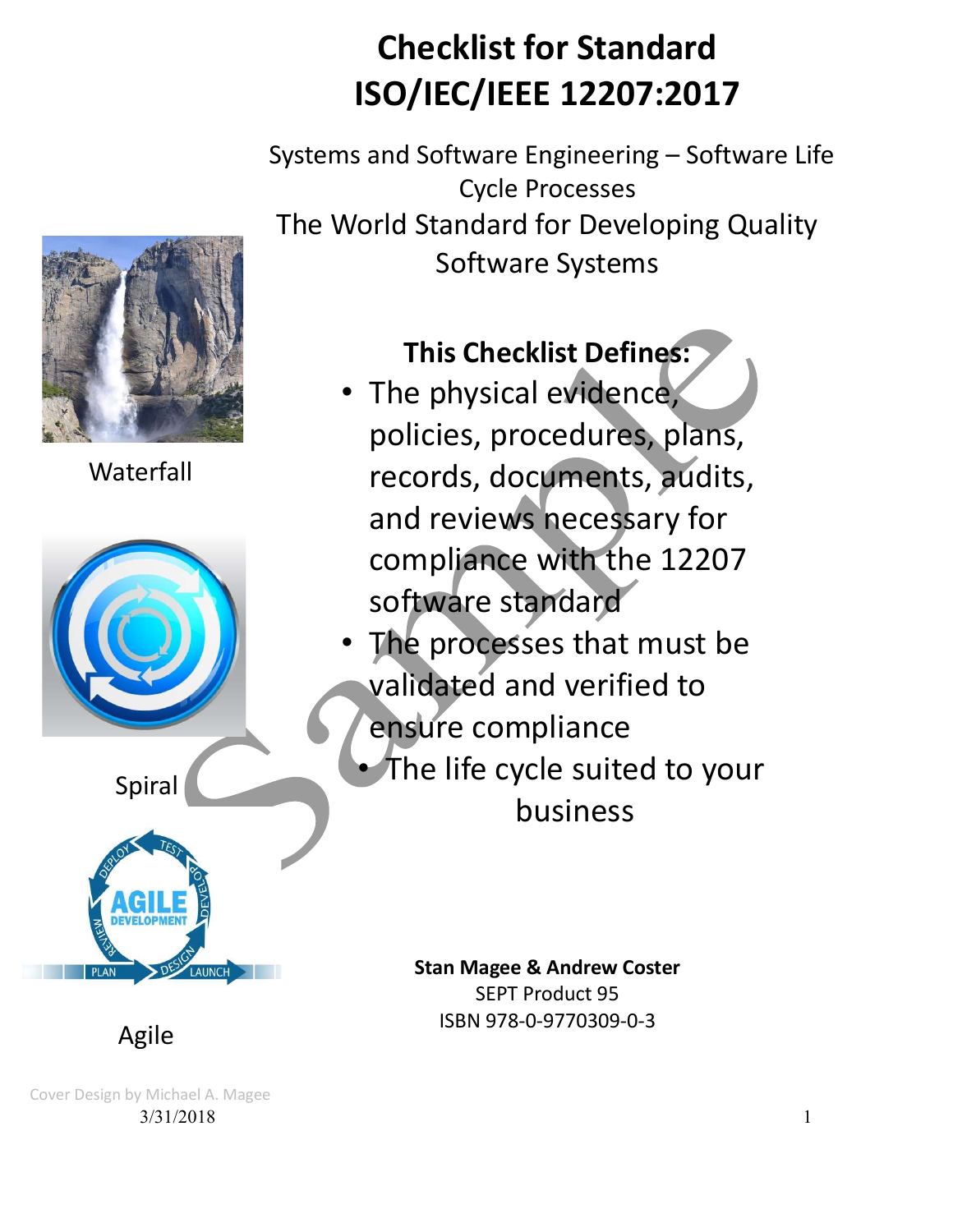## Checklist for Standard ISO/IEC/IEEE 12207:2017 – Systems and software engineering – Software life cycle processes

SEPT Product 95

ISBN 978-0-9770309-0-3

#### Authors: Andy Coster CQI and Stan Magee CCP (Ret.)

Produced by Software Engineering Process Technology (SEPT) 1705 16th Lane NE Suite P203 Issaquah WA 98029 Tel. 425-391-2344 E-mail: stanmagee@smartwire.net Web Site: www.12207.com

© 2018. Software Engineering Process Technology (SEPT) All rights reserved.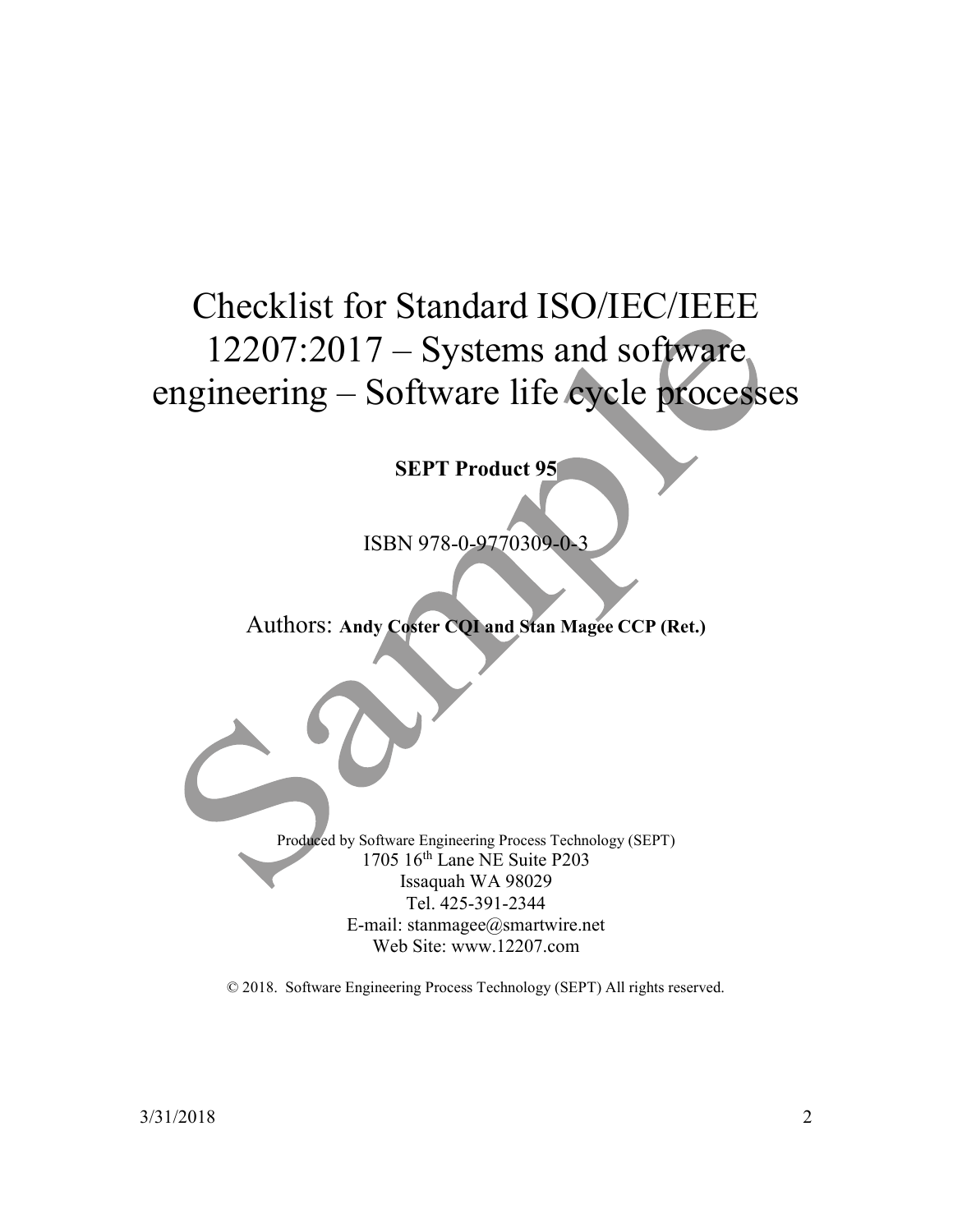## Change Page History

| Date         | Change                | Reason                                     |
|--------------|-----------------------|--------------------------------------------|
| January 2004 | <b>First Version</b>  | Based on the 1995 version of ISO/IEC       |
|              |                       | 12207 (Original Release)                   |
| May 2009     | <b>Second Version</b> | Updated to the 2008 version of ISO/IEC     |
|              |                       | 12207                                      |
| March 2018   | Third Version         | Updated to the 2017 version of             |
|              |                       | ISO/IEC/IEEE 12207. At this update the     |
|              |                       | IEEE Computer Society joined the editing   |
|              |                       | process and the standard title includes    |
|              |                       | IEEE to denote this. The checklist has     |
|              |                       | been totally rewritten using the revised   |
|              |                       | standard. The number of artifacts has      |
|              |                       | remained almost the same, but most titles  |
|              |                       | have changed to reflect the changes in the |
|              |                       | 2017 version                               |

3/31/2018 3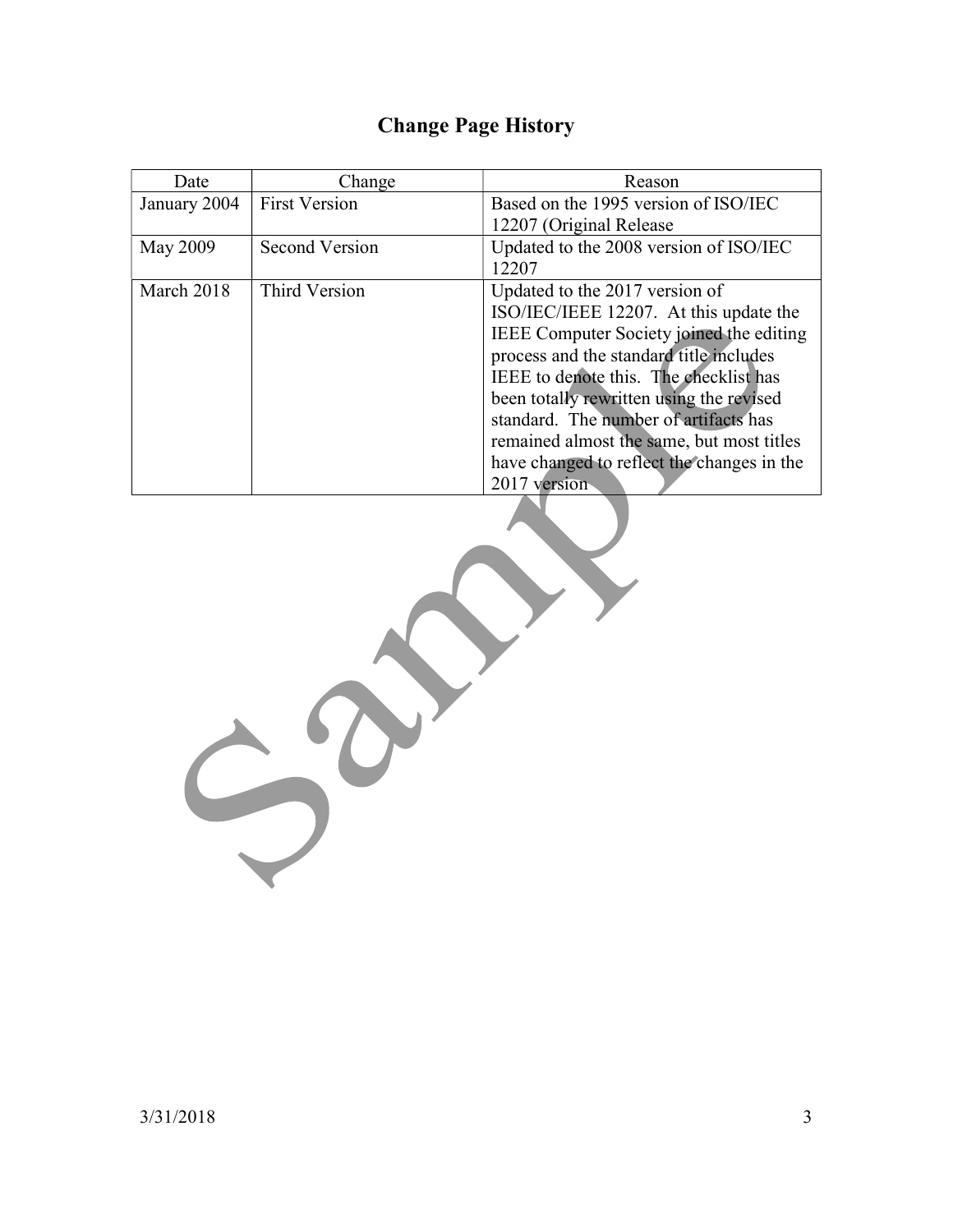| General Principles of the Checklist for ISO/IEC/IEEE Standard 12207:2017.        |
|----------------------------------------------------------------------------------|
|                                                                                  |
|                                                                                  |
|                                                                                  |
|                                                                                  |
|                                                                                  |
|                                                                                  |
|                                                                                  |
| Section 3 ISO/IEC/IEEE 12207:2017 Policies and Procedures Checklist by Clause160 |
|                                                                                  |
|                                                                                  |
|                                                                                  |
|                                                                                  |
|                                                                                  |
| . .                                                                              |

## **Contents**

 $\frac{\text{ection }2-9\text{ t.}}{2\pi\sqrt{3}}$ Note -Section 2-9 references above were manually generated.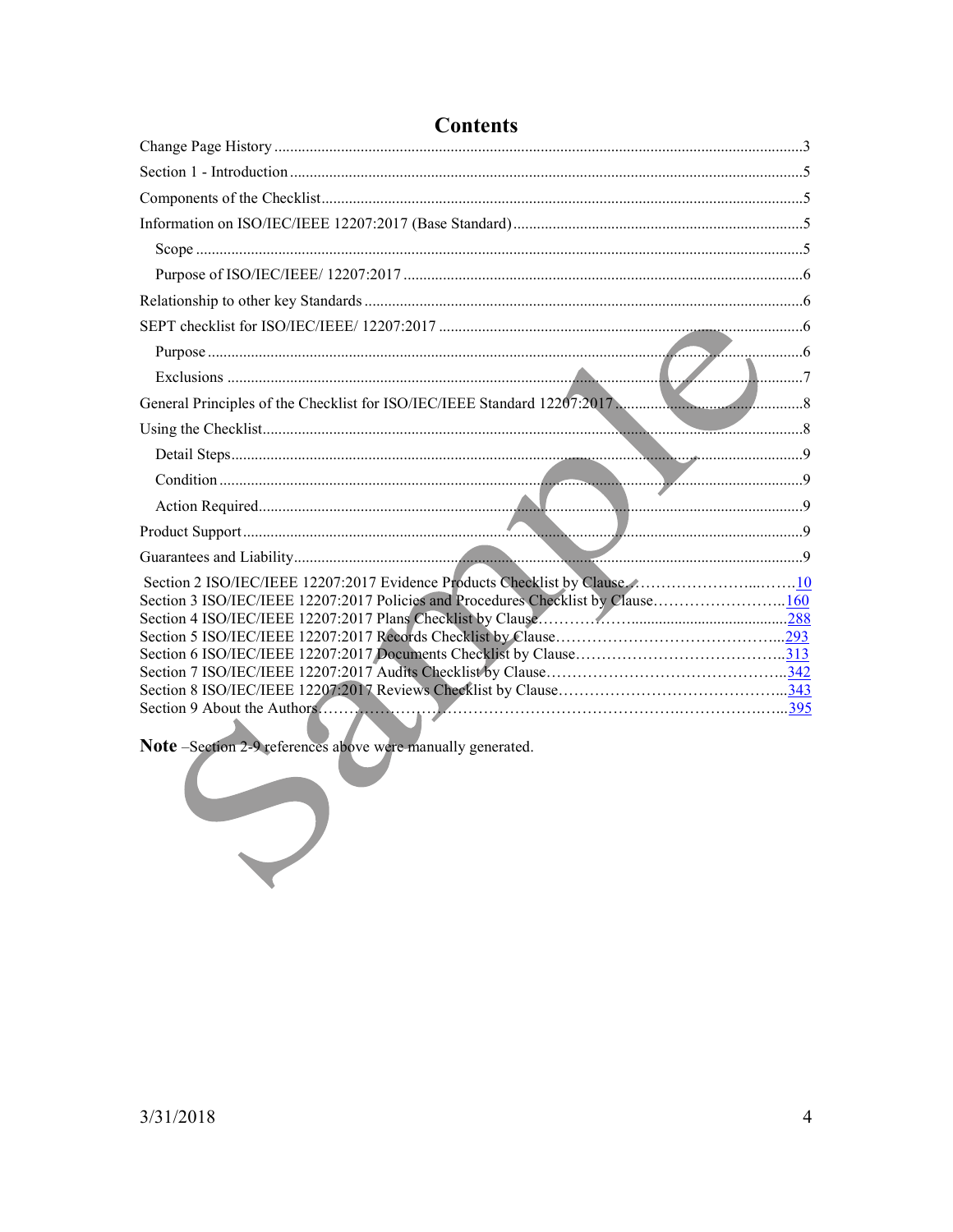## Section 1 Introduction

#### Components of the Checklist

This checklist is composed of 9 sections:

- •Section 1. Introduction
- • Section 2. Composites of all required and suggested "ISO/IEC/IEEE 12207:2017 artifacts.
- • Sections 3-8. Individual checklists for each type of artifact (policies  $\&$ . procedures, plans, records, documents, audits and reviews)
- • Sections 9. About the authors

### Information on ISO/IEC/IEEE 12207:2017 (Base Standard)

#### Scope

ISO/IEC/IEEE 12207:2017 establishes a common framework for software life cycle processes, with well-defined terminology, that can be referenced by the software industry. It contains processes, activities, and tasks that are to be applied during the acquisition of a software system, product or service and during the supply, development, operation, maintenance and disposal of software products. This is accomplished through the involvement of stakeholders, with the ultimate goal of achieving customer satisfaction. The Standard applies to the acquisition of software systems, products and services, to the supply, development, operation, maintenance, and disposal of software products and the software portion of any system, whether performed internally or externally to an organization. Software includes the software portion of firmware. Those aspects of system definition needed to provide the context for software products and services are included. The Standard also provides processes that can be employed for defining, controlling, and improving software life cycle processes within an organization or a project. The processes, activities and tasks of this International Standard may also be applied during the acquisition of a system that contains software, either alone or in conjunction with ISO/IEC/IEEE 15288, Systems and software engineering--System life cycle processes. In the context of this International Standard and ISO/IEC/IEEE 15288, it is recognized that there is a continuum of human-made systems from those that use little or no software to those in which software is the primary interest. It is rare to encounter a complex system without software, and all software systems require physical system components (hardware) to operate, either as part of the software system of interest or as an enabling system or infrastructure. Thus, the choice of whether to apply the Standard for the software life cycle processes, or ISO/IEC/IEEE 15288:2015, Systems and software engineering--System life cycle processes, depends on the system of interest. Processes in both standards have the same process purpose and process outcomes, but differ in activities and tasks to perform software engineering or systems engineering, respectively.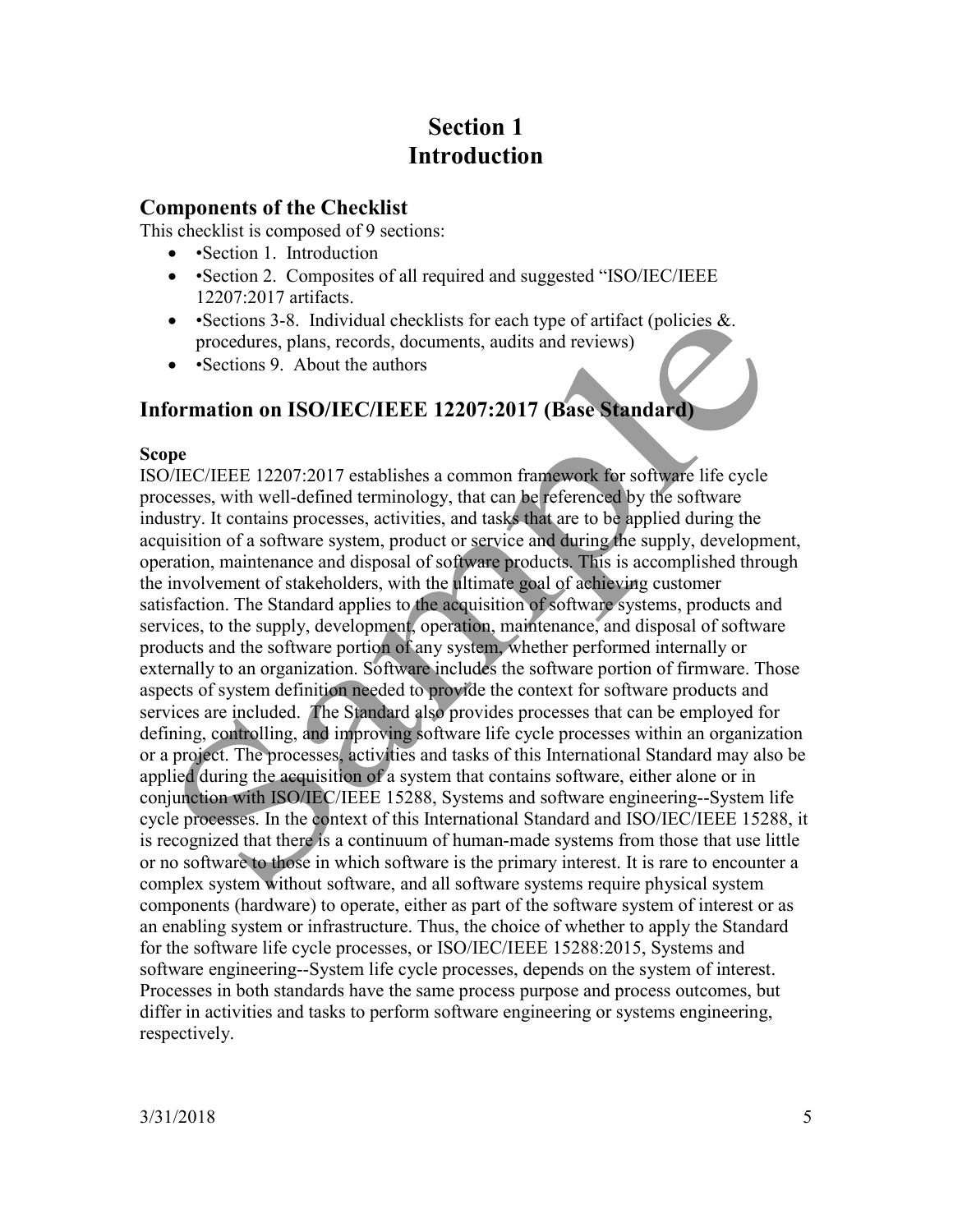#### Purpose of ISO/IEC/IEEE/ 12207:2017

The purpose of ISO/IEC/IEEE 12207:2017 is to provide a defined set of processes to facilitate communication among acquirers, suppliers and other stakeholders in the life cycle of a software system. The Standard is written for acquirers of software systems, products and services and for suppliers, developers, integrators, operators, maintainers, managers, quality assurance managers, and users of software systems and products. It can be used by a single organization in a self-imposed mode or in a multi-party situation. Parties can be from the same organization or from different organizations and the situation can range from an informal agreement to a formal contract. The processes in the Standard can be used as a basis for establishing business environments, e.g., methods, procedures, techniques, tools and trained personnel. Annex A provides normative direction regarding the tailoring of these software life cycle processes

#### Relationship to other key Standards

ISO/IEC/IEEE 12207:2017 is a companion document and is harmonized with ISO/IEC/IEEE 15288:2015. The wording in both standards is mostly the same although ISO/IEC/IEEE 12207:2017 includes many different Annexes, one of which shows the relationship to ISO/IEC/IEEE/ 12207:2008.

There are a number of elaboration standards for single or groups of processes in ISO/IEC/IEEE 12207:2017 such as ISO/IEC/IEEE/IEEE 16326 Project Management and ISO/IEC/IEEE/IEEE 16085 – Risk Management.

## SEPT checklist for ISO/IEC/IEEE/ 12207:2017

#### Purpose

Getting software life cycle processes under control for an organization is a daunting task. The last thing an organization wants in its management operation is to call in a Notified Body for certification and to find out that the organization is lacking the correct records or documents for the auditor to examine. If you do not read the standard correctly it could cause a problem or could increase the cost to become certified. That is why we believe a checklist is important.

For 20 + years Software Engineering Process Technology (SEPT) has produced checklists for standards that address software issues. To reduce the fog surrounding these types of standards SEPT has produced checklists for standards since 1994. This is another checklist related to standards for the IT industry that will aid an organization's compliance with an international software code of practice.

The first step that an organization has in meeting the requirements of a standard such as Standard ISO/IEC/IEEE 12207:2017 is to determine what is required and what is suggested. Often these types of technical standards are confusing and laborious because the directions contained in the standards are sometimes unclear to a lay person. The checklists lift this fog around a standard and state what is required and suggested by the standard in a clear and concise manner.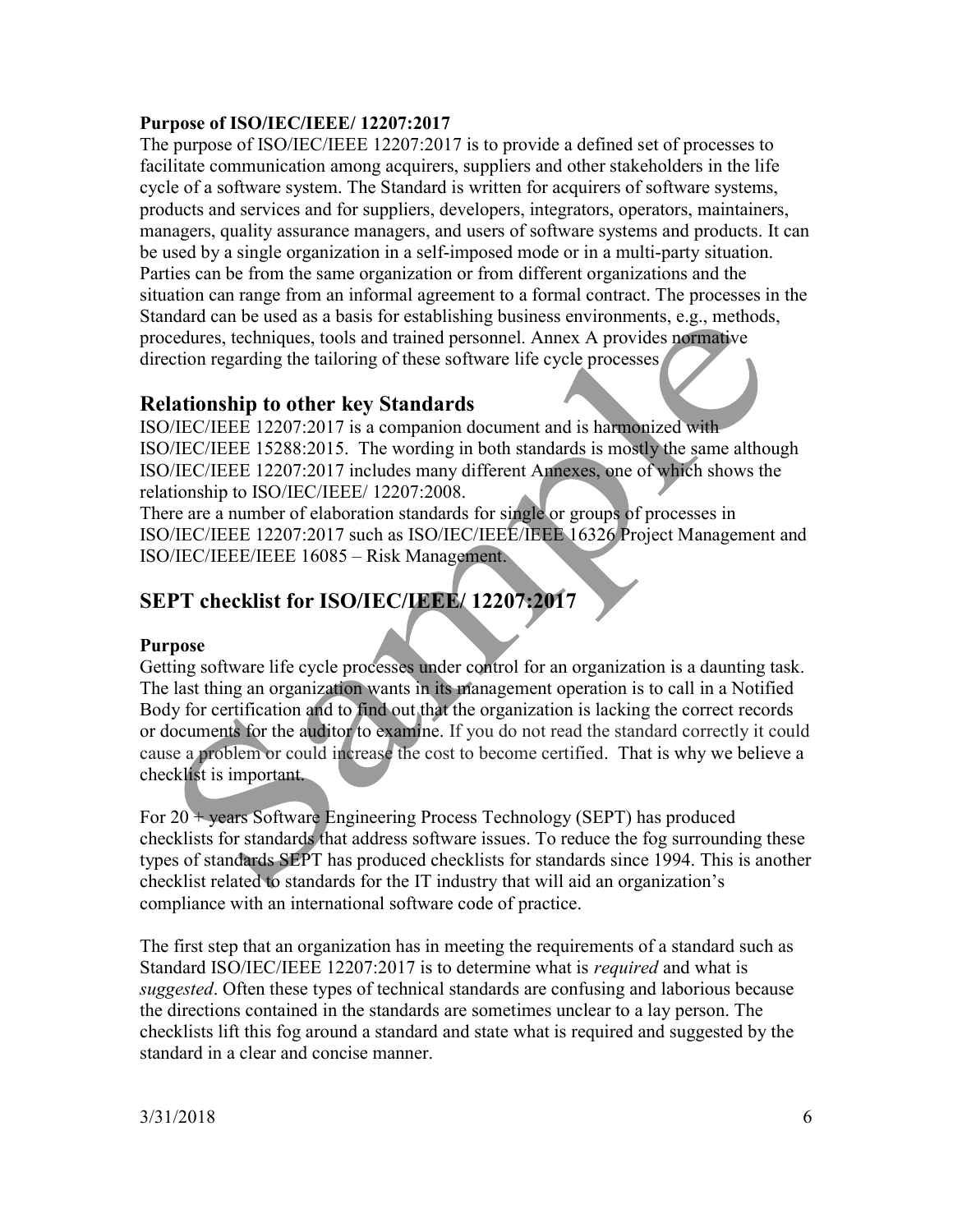To aid in determining what is "required" by the document in the way of physical evidence (artifact) of compliance, the experts at SEPT have produced this checklist. The SEPT checklists are constructed around a classification scheme of physical evidence comprised of policies, procedures, plans, records, documents, audits, and reviews. There must be an accompanying record of some type when an audit or review has been accomplished. This record would define the findings of the review or audit and any corrective action to be taken. For the sake of brevity this checklist does not call out a separate record for each review or audit. All procedures should be reviewed but the checklist does not call out a review for each procedure, unless the standard calls out the procedure review. In this checklist, "manuals, reports, scripts and specifications" are included in the document category. In the procedure category, guidelines are included when the subject standard references another standard for physical evidence. The checklist does not call out the requirements of the referenced standard.

The authors have carefully reviewed the Standard ISO/IEC/IEEE 12207:2017 and defined the physical evidence required based upon this classification scheme. SEPT's engineering department has conducted a second review of the complete list and baseline standard to ensure that the documents' producers did not leave out a physical piece of evidence that a "reasonable person" would expect to find. It could certainly be argued that if the document did not call it out then it is not required; however, if the standard was used by an organization to improve its process, then it would make sense to recognize missing documents. Therefore, there are documents specified in this checklist that are implied by the standard, though not specifically called out by it, and they are designated by an asterisk (\*) throughout this checklist. If a document is called out more than one time, only the first reference is stipulated.

There are occasional situations in which a procedure or document is not necessarily separate and could be contained within another document. For example, the "Acquisition Data Rights Procedure" could be a part of the "Acquisition Procedure." The authors have called out these individual items separately to ensure that the organization does not overlook any facet of physical evidence. If the organization does not require a separate document, and an item can be a subset of another document or record, then this fact should be denoted in the detail section of the checklist for that item. This should be done in the form of a statement reflecting that the information for this document may be found in section XX of Document XYZ. If the organizational requirements do not call for this physical evidence for a project, this should also be denoted with a statement reflecting that this physical evidence is not required and why. The reasons for the evidence not being required should be clearly presented in this statement. Further details on this step are provided in the Detail Steps section of the introduction. The size of these documents could vary from paragraphs to volumes depending upon the size and complexity of the project or business requirements.

#### Exclusions

In compiling the checklist the authors decided not to include any item referenced in Notes to any clause of the Standard for two reasons: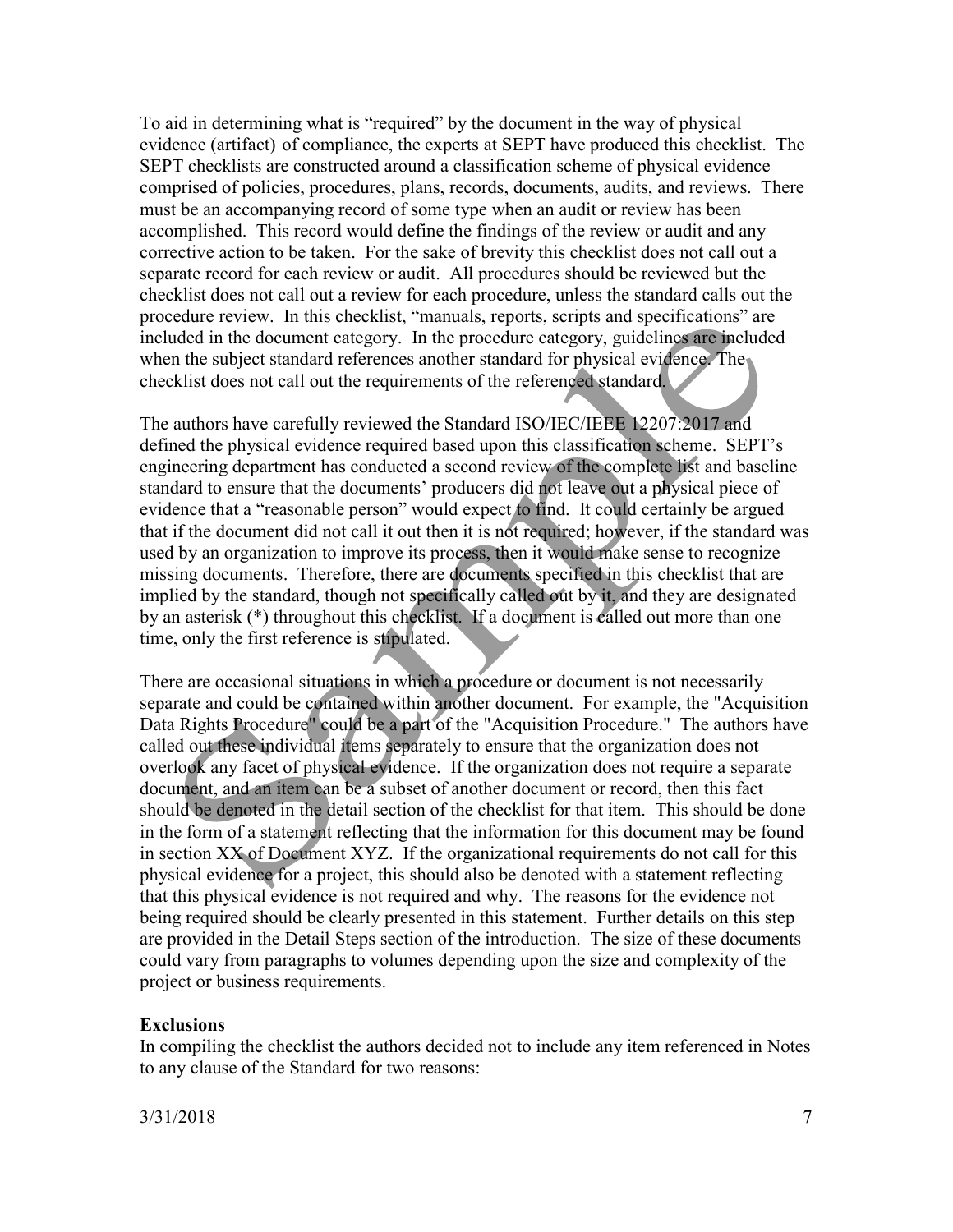- 1. There are over 1000 artifacts identified which the authors considered onerous for an organization to digest (without including probably 600 based on suggestions from the Notes).
- 2. The Notes contain no normative contents.

Some clauses go to a fourth level of list e.g., 6.4.1.3a)1)i), but these fourth level artifacts have not been included in the checklist for two reasons:

- 1. The large number of artifacts 981 previously mentioned
- 2. This fourth level only occurs on a limited number of sections, usually a detailed list of a "Strategy" where the Strategy itself contains the listed items.

#### Annex B

In the second review of the base line standard by our engineering department they recommended that we include 33 artifacts from Annex B as suggested items to give the checklist more continuity to the old base standard (ISO/IEC 12207:2008). And what our customers are using today to be in conformance with 12207.

## General Principles of the Checklist for ISO/IEC/IEEE Standard 12207:2017

This checklist was prepared by analyzing each clause of the Standard for the key words that signify a:

- Policy
- Procedure (Including Guidelines)
- Plan
- Records
- Document (Including Manuals, Reports, Scripts and Specifications)
- Audit
- Review

This checklist specifies evidence that is unique. After reviewing the completed document, the second review was conducted from a common sense "reasonable person" approach. If a document or other piece of evidence appeared to be required, but was not called out in the document, then it is added with an asterisk (\*) after its notation in the checklist. The information was transferred into checklist tables based on the type of product or evidence.

In total, there are over 1000 artifacts included in the SEPT ISO/IEC/IEEE 12207:2017 checklist of which 696 are "Required".

## Using the Checklist

3/31/2018 8 When a company is planning to use ISO/IEC/IEEE 12207:2017 standard, the company should review the evidence checklist. If the company's present process does not address an ISO/IEC/IEEE 12207:2017 standard product, then the following question should be asked: "Is the evidence product required for the type of business of the organization?" If, in the view of the organization, the evidence is not required, the rationale should be documented and inserted in the checklist and quality manual. This rationale should pass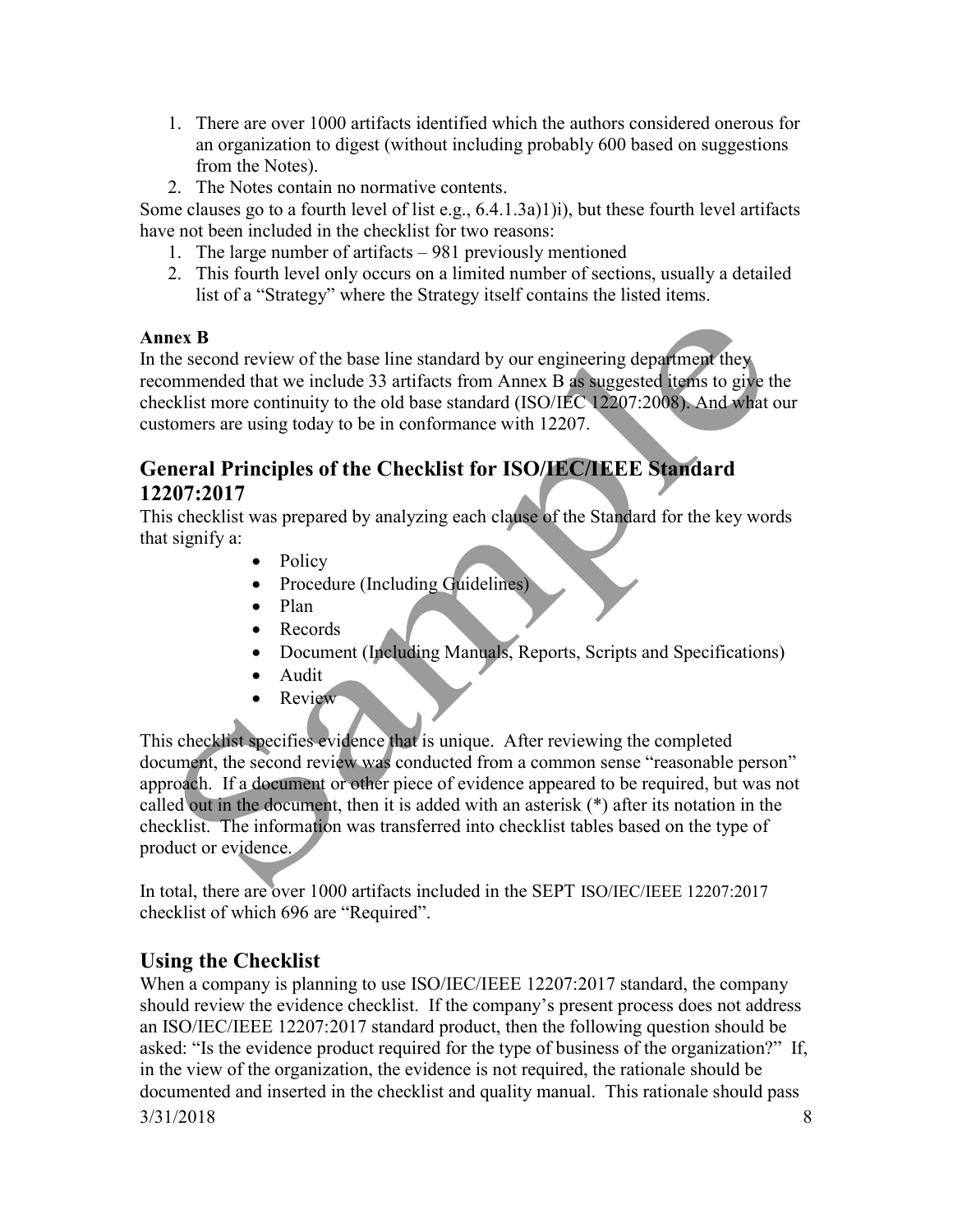the "reasonable person" rule. If the evidence is required, plans should be prepared to address the missing item(s).

#### Detail Steps

An organization should compare the proposed output of their organization against the checklist. In doing this, they will find one of five conditions that exist for each item listed in the checklist. The following five conditions and the actions required by these conditions are listed in the table below.

|                        | <b>Condition</b>                                | <b>Action Required</b>                     |  |  |
|------------------------|-------------------------------------------------|--------------------------------------------|--|--|
| $\mathbf{1}$ .         | The title of the documented evidence            | Record in checklist that the organization  |  |  |
|                        | specified by the checklist (document,           | is compliant.                              |  |  |
|                        | plan, etc.) <i>agrees</i> with the title of the |                                            |  |  |
|                        | evidence being planned by the                   |                                            |  |  |
|                        | organization.                                   |                                            |  |  |
| $2^{1}$                | The title of the documented evidence            | Record in the checklist the evidence title |  |  |
|                        | specified by the checklist (document,           | the organization uses and record that the  |  |  |
|                        | etc.) <i>disagrees</i> with the title of the    | organization is compliant, and the         |  |  |
|                        | evidence planned by the organization            | evidence is the same although the title is |  |  |
|                        | but the content is the same.                    | different.                                 |  |  |
| $\mathcal{R}_{\alpha}$ | The title of the documented evidence            | Record in the checklist the title of the   |  |  |
|                        | specified by the checklist (document,           | evidence (document, etc.) in which this    |  |  |
|                        | etc.) is <i>combined</i> with another piece of  | information is contained.                  |  |  |
|                        | evidence.                                       |                                            |  |  |
| 4.                     | The title of the documented evidence            | Record in the checklist that the evidence  |  |  |
|                        | specified by the checklist (document,           | is not required and the rationale for this |  |  |
|                        | etc.) is not planned by the organization        | decision.                                  |  |  |
|                        | because it is not required.                     |                                            |  |  |
| 5 <sub>1</sub>         | The title of the documented evidence            | Record in the checklist when this          |  |  |
|                        | called out by the checklist (document,          | evidence will be planned and reference a   |  |  |
|                        | etc.) is not planned by the organization        | plan for accomplishing the task.           |  |  |
|                        | and should be planned by it.                    |                                            |  |  |

## Product Support

All reasonable questions concerning this checklist or its use will be addressed by SEPT free of charge for 60 days from time of purchase, up to a maximum of 4 hours consultation time.

#### Guarantees and Liability

Software Engineering Process Technology (SEPT) makes no guarantees implied or stated with respect to this checklist, and it is provided on an "as is" basis. SEPT will have no liability for any indirect, incidental, special, or consequential damages or any loss of revenue or profits arising under, or with respect to the use of this document.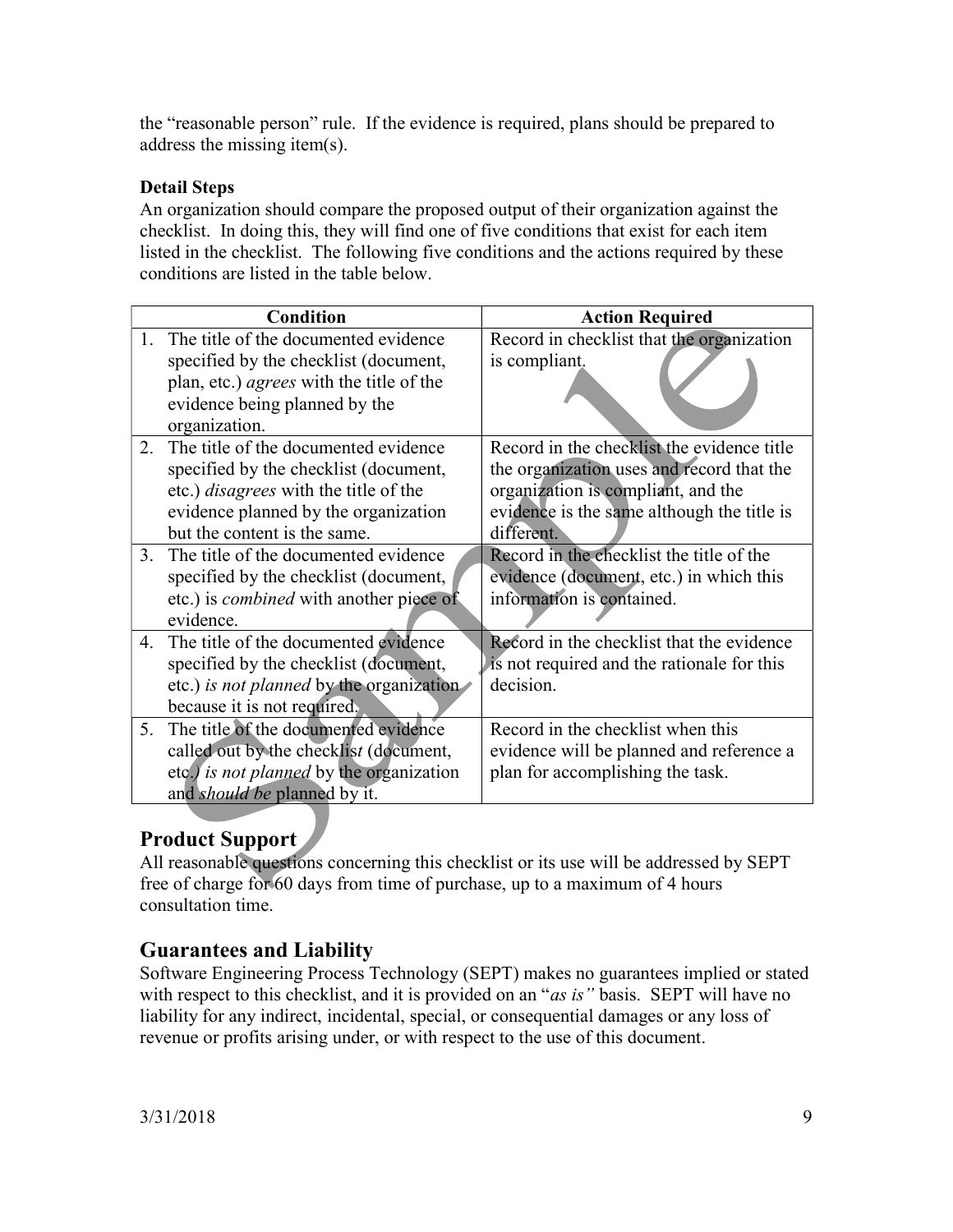## Section 2 ISO/IEC/IEEE 12207:2017 Evidence Products Checklist by Clause

| <b>ISO/IEC/IEEE</b>   | Policies and | Plans | Records | Documents | <b>Audits and Reviews</b> |  |  |
|-----------------------|--------------|-------|---------|-----------|---------------------------|--|--|
| 12207:2017 Clause     | Procedures   |       |         |           |                           |  |  |
| Number and Name       |              |       |         |           |                           |  |  |
| 6 Software life cycle |              |       |         |           |                           |  |  |
| processes             |              |       |         |           |                           |  |  |
| 6.1 Agreement         |              |       |         |           |                           |  |  |
| processes             |              |       |         |           |                           |  |  |
|                       |              |       |         |           |                           |  |  |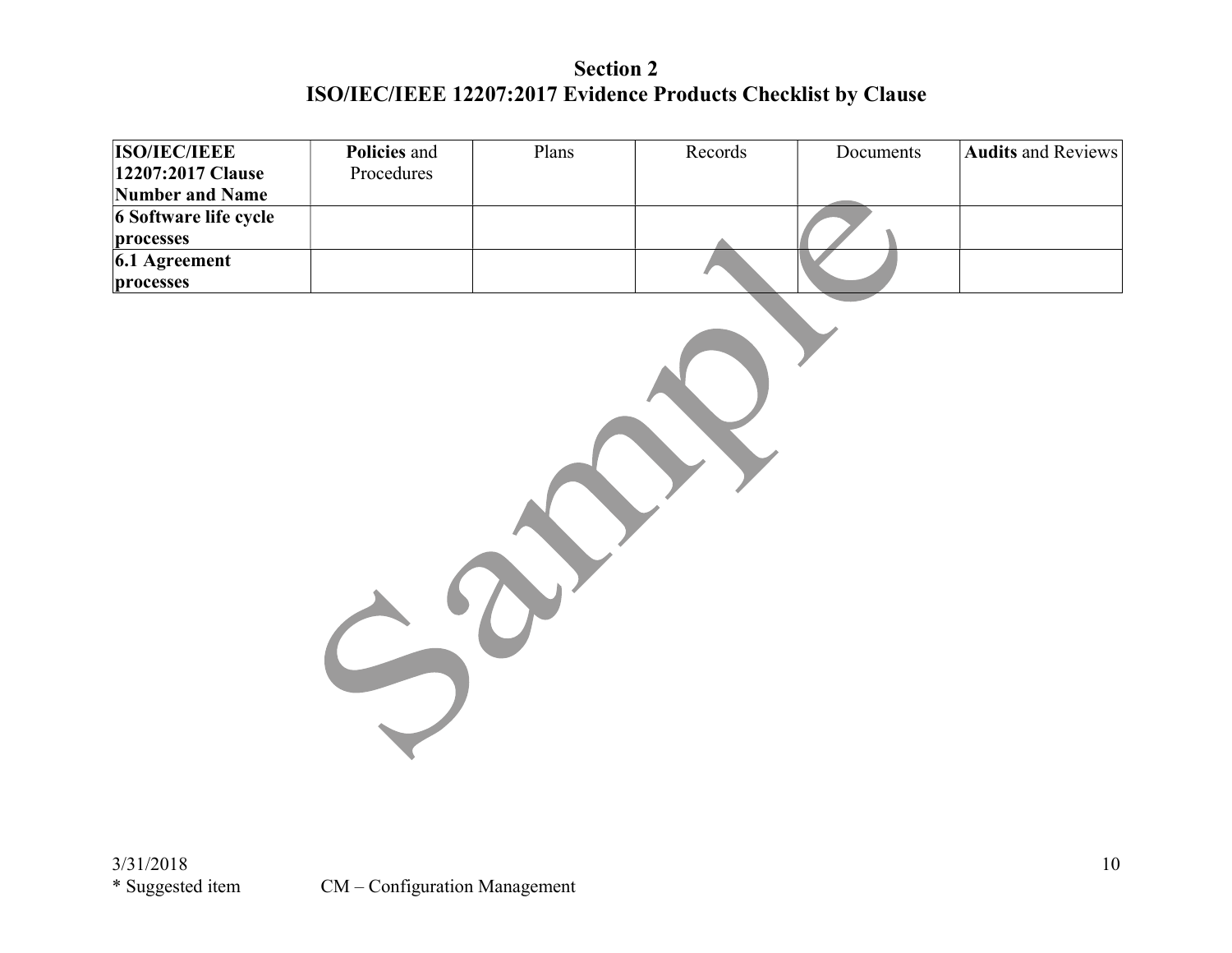## Section 2 ISO/IEC/IEEE 12207:2017 Evidence Products Checklist by Clause

| <b>ISO/IEC/IEEE</b>               | Policies and                                                                                                                                                                                                                                                                                                                                                                                                                                                                                            | Plans | Records                                                                                                                                                                                                                                                                                                                                                                             | Documents                                                                                                                                                                                                                                                                 | <b>Audits and Reviews</b>                                                                                                                                                                                                                                                                                                                                                                                                                                    |
|-----------------------------------|---------------------------------------------------------------------------------------------------------------------------------------------------------------------------------------------------------------------------------------------------------------------------------------------------------------------------------------------------------------------------------------------------------------------------------------------------------------------------------------------------------|-------|-------------------------------------------------------------------------------------------------------------------------------------------------------------------------------------------------------------------------------------------------------------------------------------------------------------------------------------------------------------------------------------|---------------------------------------------------------------------------------------------------------------------------------------------------------------------------------------------------------------------------------------------------------------------------|--------------------------------------------------------------------------------------------------------------------------------------------------------------------------------------------------------------------------------------------------------------------------------------------------------------------------------------------------------------------------------------------------------------------------------------------------------------|
| 12207:2017 Clause                 | Procedures                                                                                                                                                                                                                                                                                                                                                                                                                                                                                              |       |                                                                                                                                                                                                                                                                                                                                                                                     |                                                                                                                                                                                                                                                                           |                                                                                                                                                                                                                                                                                                                                                                                                                                                              |
| <b>Number and Name</b>            |                                                                                                                                                                                                                                                                                                                                                                                                                                                                                                         |       |                                                                                                                                                                                                                                                                                                                                                                                     |                                                                                                                                                                                                                                                                           |                                                                                                                                                                                                                                                                                                                                                                                                                                                              |
| 6.1.1 Acquisition process $\cdot$ | Acquirer and<br>Supplier<br>Agreement<br>Document<br>Procedure*<br>Acquisition<br>Advertisement<br>Document<br>Procedure*<br>Acquisition Data<br>$\bullet$<br>Rights<br>Procedure*<br>Acquisition<br>$\bullet$<br><b>Licensing Rights</b><br>Procedure*<br>Acquisition<br>$\bullet$<br>Procedure<br>Acquisition<br>$\bullet$<br><b>Strategy</b><br>Document<br>Procedure*<br>Acquisition<br>$\bullet$<br>Trade Off<br>Procedure*<br>Agreement and<br>Acceptance<br>Criteria<br>Development<br>Procedure |       | Acquirer<br>$\bullet$<br>Obligation<br>Satisfaction<br>Records*<br>Agreement<br>$\bullet$<br><b>Closure Records</b><br>Confirmation of<br>the Agreed<br><b>Delivered</b><br>Product or<br>Service Records  .<br>Payment or<br>Other Agreed<br>Consideration<br>for the Product<br>Records<br>Supplier<br>Selection<br>Notification<br>Records*<br>Supplier<br>Selection<br>Records* | Acquirer and<br>Supplier<br>Agreement<br>Document<br>Acquisition<br>Advertisement<br>Document<br>Acquisition<br>Strategy<br>Document<br>Agreement<br><b>Change Request</b><br>Document<br>Requirements<br>for Supply<br>Request<br>Document<br>Supply Request<br>Document | Acquirer and<br>$\bullet$<br>Supplier<br>Agreement<br>Document<br>Review*<br>Acquisition<br>$\bullet$<br>Advertisement<br>Document<br>Review*<br>Acquisition<br>$\bullet$<br>Strategy<br>Document<br>Review*<br>Agreement<br>Change Impact<br>Evaluation<br>Review<br>Agreement<br>$\bullet$<br><b>Change Request</b><br>Document<br>Review*<br>Requirements<br>for Supply<br>Request<br>Document<br>Review*<br><b>Supply Request</b><br>Document<br>Review* |